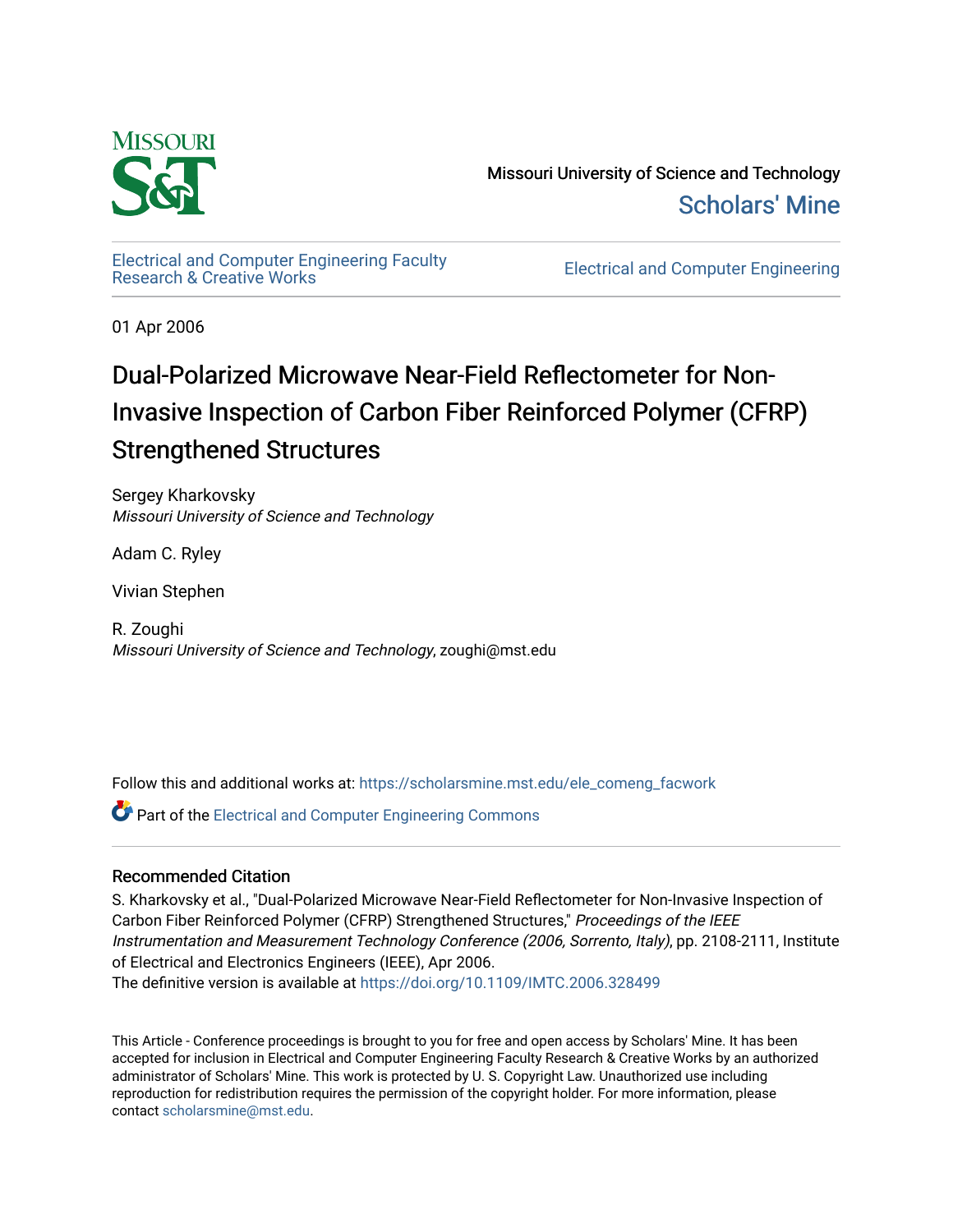# **Dual-Polarized Microwave Near-Field Reflectometer for Non-Invasive Inspection of Carbon Fiber Reinforced Polymer (CFRP) Strengthened Structures**

Sergey Kharkovsky, Adam C. Ryley, Vivian Stephen and Reza Zoughi Applied Microwave Nondestructive Testing Laboratory (*amntl*)

Electrical and Computer Engineering Department

University of Missouri-Rolla Rolla, Missouri 65409

Phone: +1-573-341-4656, Fax: +1-573-4532, Email: zoughir@umr.edu, URL: http://www.umr.edu/amntl/

*Abstract – Carbon fiber reinforced polymer (CFRP) composites are increasingly being used in strengthening structures of civil infrastructures, aerospace and automotive industries. Subsequent to the application of CFRP, detection and evaluation of the structural integrity of the member becomes a critical issue. Microwave noninvasive inspection techniques have been successfully used for inspecting these structures. A novel inspection system with a dualpolarized microwave near-field waveguide probe for detecting defects such as disbond between CFRP laminates and strengthened structures is presented. It is shown that this system provides automatic removal of the influence of undesired standoff distance (or surface roughness) variations. It may simultaneously generate three images of defects: two at orthogonal polarizations and one after the influence of the undesired variations is removed. The novel measurement system provides for detection and evaluation of different types of defects in CFRP reinforced composite structures, reducing the time required for data acquisition. This paper also presents the design of the dual-polarized reflectometer at X-band (8.2 – 12.4 GHz) and details of the measurement system as well as the results of application of this system for inspecting CFRP reinforced composites cement-based structures including some from an actual bridge. The results clearly illustrate the utility of this system for non-invasive inspection of CFRP strengthened structures.* 

*Keywords – microwaves, dual-polarized reflectometer, noninvasive, CFRP, composites, near-field.* 

# I. INTRODUCTION

Carbon fiber reinforced polymer (CFRP) composites are increasingly being used in civil infrastructures, in aerospace and automotive industries. For instance, CFRP composites are externally bonded to concrete members to provide additional flexural, shear or confining reinforcement based upon the retrofit deficiency [1-3]. The quality of the bond between the CFRP and concrete is extremely important. The transfer of stresses from concrete component to CFRP is only obtained through effective adhesion. Disbonds between the CFRP laminate and the concrete may occur due to a variety of reasons including improper application of the CFRP laminate, presence of moisture near the concrete surface, impact damage, etc. Thus, it is of great interest to develop a *one-sided, non-contact, real-time, fast, robust, inexpensive and portable* inspection system capable of detecting such disbonds and evaluating their properties. Moreover, this system should be able to detect potential structural damage under CFRP, misalignment of fibers and provide information about the integrity of any subsequent repair of a disbonded CFRP laminate. Standard non-invasive techniques may not always be able to effectively test CFRP composites for disbond, damage and misalignment. On the other hand, microwave near-field non-invasive techniques, utilizing open-ended rectangular waveguides, have demonstrated the ability to detect defects such as disbonds, delaminations in composite structures [4] and evaluate their various properties using simple microwave reflectometers and imaging techniques. To this end, measurement systems including a near-field microwave reflectometer and a computerized 2D scanner were developed and investigations were conducted for detecting defects in CFRP reinforced cement-based structures [5-8]. The investigations have clearly shown the capabilities of this technique for detecting such defects. They have also shown that polarization of the incident microwave signals is an extremely important parameter. Microwave signals do not penetrate inside of highly conducting materials such as metals and high-density carbon-loaded composites. Carbon fibers are highly conductive at microwave frequencies. However, when laminates are made into fibers their interaction with microwave signals is strongly influenced by the relative orientation of the fibers and the microwave signal polarization. For strengthening purposes, CFRP laminates are commonly unidirectional in order to provide additional strength in a particular direction. The rectangular waveguide probes produce linearly polarized microwave signals. Consequently, when using a unidirectional CFRP laminate, microwave signals easily penetrate through the laminate when the fiber directions and the signal polarization are orthogonal to one another. However, when the fiber directions and the signal polarization are parallel to one another, the signal reflects off of the laminate, resulting in very little signal penetration beyond the first layer. The former case is well-suited for detecting and evaluating disbonds and concrete damages, whereas the latter case only provides information about surface roughness, and fiber breakage in the CFRP, etc. [5-8]. Moreover, it is possible to obtain two sets of data, corresponding each polarization, and then remove the undesired effect of surface roughness and standoff distance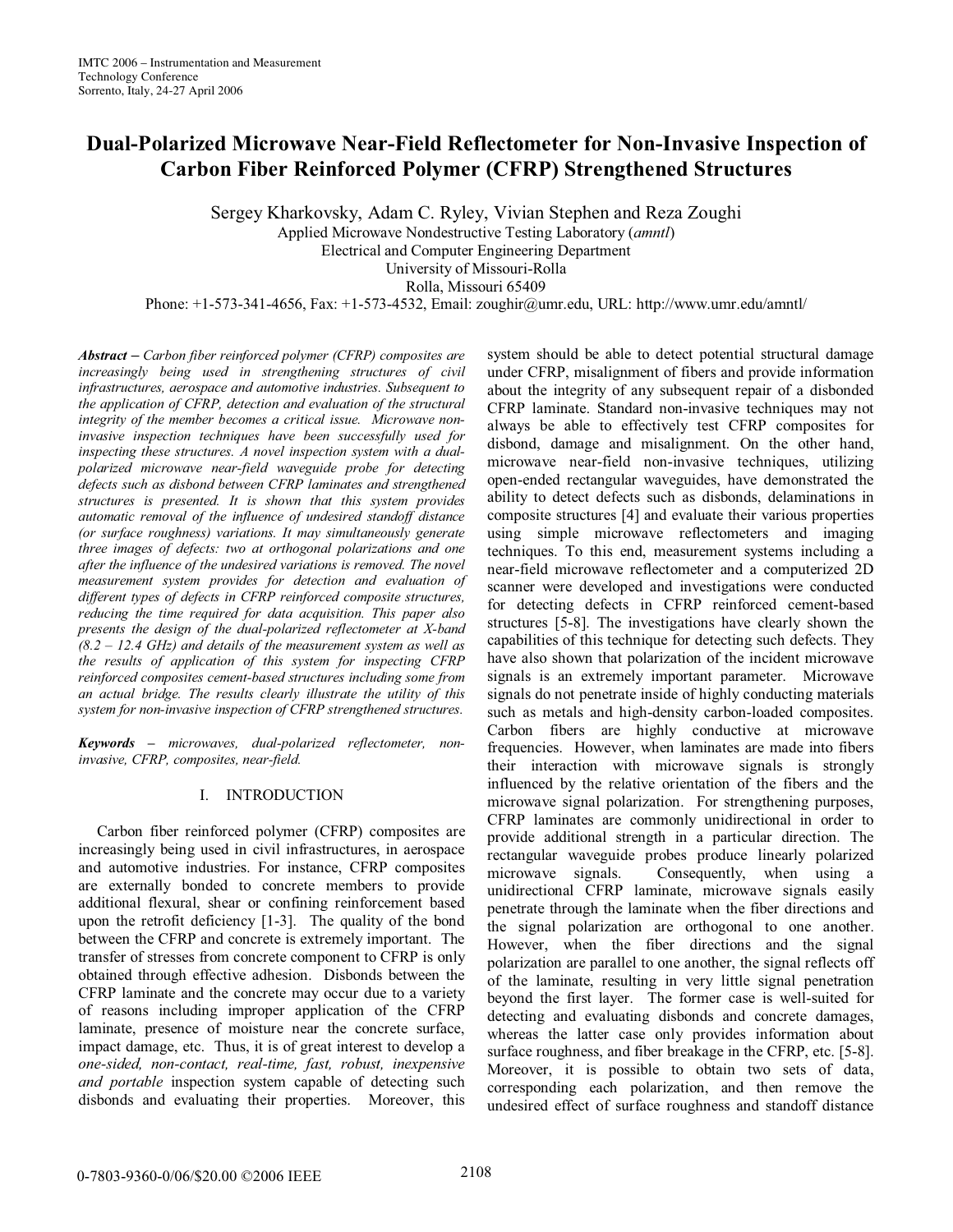variation using the data obtained with parallel polarization. However, conventional microwave near-field reflectometers with an open-ended rectangular waveguide probes only provide single polarization data. Thus, it is of great interest to develop an inspection system producing two images simultaneously and enabling the automatic removal of the influence of undesired variations. This paper presents a novel inspection system using a relatively simple dual-polarized microwave near-field probe for non-invasive testing and evaluation of CFRP reinforced composite structures. The results of detecting disbonds between CFRP laminates and cement-based structures are also presented.

#### II. DESCRIPTION OF THE SYSTEM

Figure 1 shows a schematic of a novel inspection system. This system consists of a computerized automated 2D scanning mechanism, two microwave circuits incorporated into a dual-polarized near-field waveguide probe, and a conditioning circuit (signal processing section). The openended dual-polarized waveguide probe simultaneously transmits two linear orthogonal polarized signals onto the structure under inspection (SUI) and receives two linear and orthogonal polarized reflected signals. These signals vary as a function of standoff distance, which is defined as the distance between the SUI and the probe aperture. However, if the electric field polarization vector of one of the transmitted signals is perpendicular to the fiber orientation of CFRP laminate the signal penetrates through this laminate and senses an interior defect, while the other signal is sensitive to standoff distance variation and SUI surface roughness since its electric field polarization vector is parallel to the fiber orientation causing the signal to totally reflect off of the CFRP laminate. Subsequently, the reflected signals are fed to two phase detectors (microwave circuits) providing for two corresponding DC output voltages which are proportional of phase (and/or amplitude) difference between the transmitted and reflected signals of each polarization. Then, these DC output voltages are applied to a conditioning circuit which includes a compensator, a means for signal processing and indicator or image display. The output of the conditioning circuit, which is also a DC voltage, is used to generate 2D image which provides information about the internal structure and defects (i.e., disbond, concrete damage, etc.) while removing the undesired influence of standoff distance (or surface roughness) variations from the measurements at the same location on SUI. A computerized scanning mechanism provides raster scan of the SUI by moving of the probe over it. The measured voltages from the output of the microwave circuits are also used to generate separate images for each polarization. Thus, three images of scanned area may be generated and used simultaneously for inspection. For instance, image for parallel polarization may be used for noncontact sensing of standoff distance variation and/or detecting surface defects (i.e. fiber misalignment, fiber breakage, cracks, etc.). Consequently, this novel inspection system provides detection and evaluation of different types of defects in CFRP reinforced structures, reducing the time required for data acquisition due to an automatic removal of undesired variations.



### Fig. 1. Schematic of the inspection system with a dual-polarized microwave probe.

Such a dual-polarized inspection system with a square waveguide probe was designed and constructed at X-band (8.2–12.4 GHz). This frequency range was chosen because of successful previous investigations of CFRP reinforced cement-based structures [5-8]. Figure 2 shows a schematic of two microwave circuits and an open-ended square waveguide probe. Each microwave circuit consists of a microwave source (S), an isolator (I), a directional coupler (DC) and a mixer (M). Portions of the transmitted and reflected signals of each polarization are combined in the mixer to produce DC



Fig. 2. Schematic of microwave circuits and a square waveguide dualpolarized probe.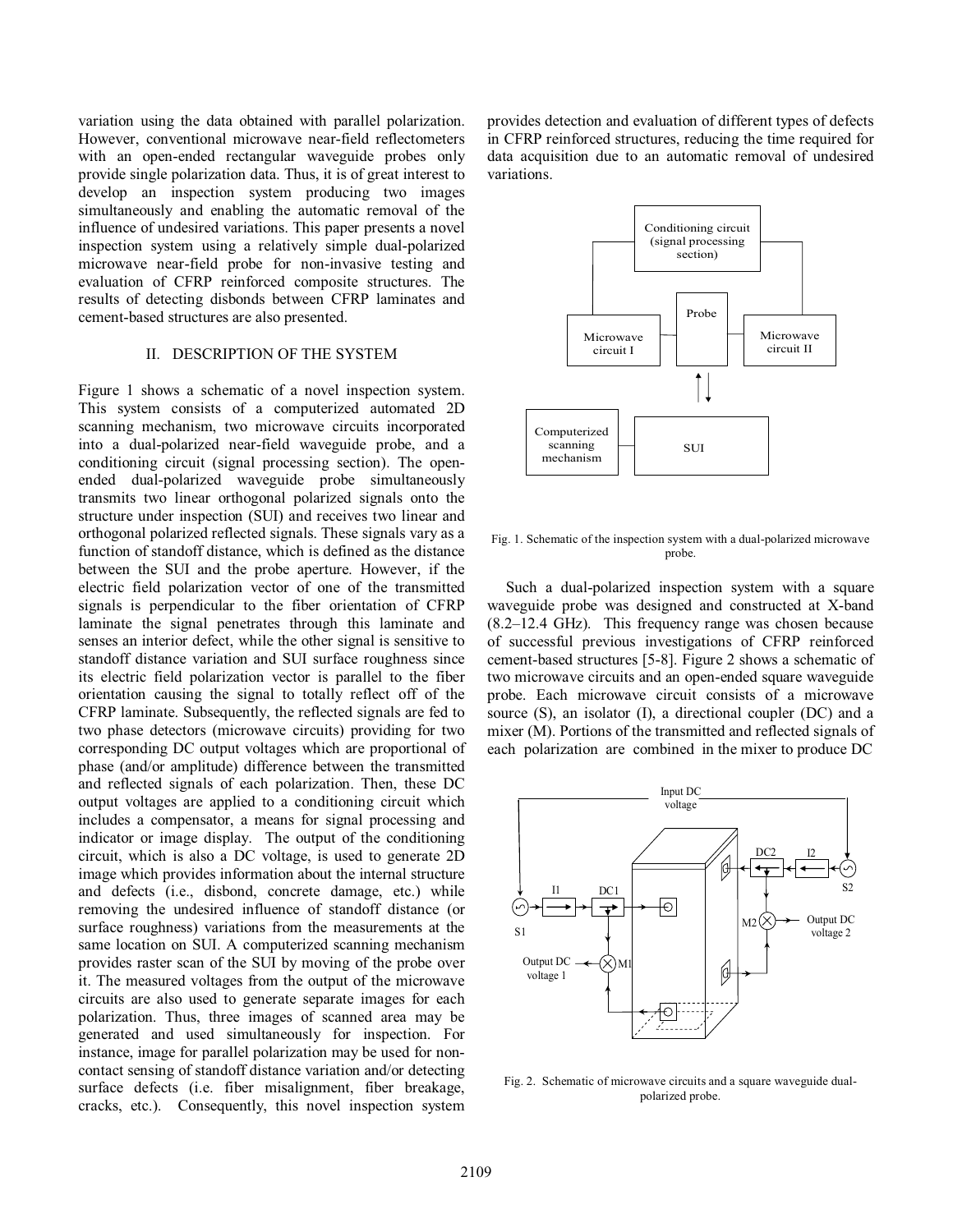output voltages which are proportional of their phase (and/or amplitude) difference. Frequency dependency of coupling between the two orthogonally polarized ports was investigated for providing minimum unwanted coupling and increased internal isolation between them. As a result, two microwave signals of different polarizations with corresponding frequencies, 9.4 GHz and 11.2 GHz, were used for the reflectometer. Microwave 2D images of CFRP reinforced cement-based (mortar, concrete) structures were produced by making raster scans of the structures.

#### III. APPLICATION

#### *A. CFRP cement-based samples*

Several CFRP cement-based samples were investigated for the purpose of detecting and evaluating of disbonds and other defects. One of the samples used in this investigation was a 380 mm by 520 mm-wide and 90 mm-thick mortar slab adhered with CFRP laminate as shown in the Figure 3a. A 60 mm by 80 mm rectangular disbonded region was intentionally produced by inserting a thin foam slab between the CFRP laminate and the substrate mortar. Figure 3b shows a schematic of the sample with marked disbonded region and scanned area. To better demonstrate the utility of this system, the sample was intentionally tilted, with respect to the probe scan plane, to produce a relatively severe standoff distance variation over the scan area. Subsequently, an area of 140 mm by 140 mm including the disbonded region was imaged using the measurement system. Figure 4 shows the microwave images of the scanned area. As expected, the disbonded region is clearly visible in the image for perpendicular polarization (Fig. 4a). However, the indication of the disbonded region is also clearly visible in the image for parallel polarization (Fig. 4b). The image in Fig. 4b is an indication of the slight surface bulging due to the presence on the thin foam insert. The image obtained by using perpendicular polarization shows non-uniform structure of the disbond in contrast to image for parallel polarization in which the presence of the thin foam insert as well as the slight surface bulge are detected in the image. Moreover, both images show a gradual intensity change mostly along the horizontal axis representing the intentionally induced standoff distance change. Figure 4c shows the image obtained after compensation of the standoff distance variation using the image data for both polarizations. It can be seen from Fig. 4c that the disbonded region is clearly visible and it is nonuniform. The non-uniformity of the disbonded region was confirmed by results of taping and may be explained by the changes in thickness of the foam during the process of bonding the CFRP laminate, the foam slab and the mortar structure. The black area around the disbonded region is uniform. This is in contrast to the non-uniform area around the foam insert in Fig. 4a. It must be noted that the dimensions of the disbonded region associated with its image







Fig. 4. Microwave images of the disbond in CFRP mortar sample (a) at perpendicular polarization, (b) at parallel polarization, and (c) compensated image.

in Fig. 4c correspond well with its actual dimensions. It means that the effect of bulging is also removed.

#### *B. In-field measurements*

In-field inspection and monitoring of CFRP-strengthened concrete members was conducted on the structures of an actual bridge [7]. Several 600 mm by 600 mm CFRP patches were bonded to the abutment and the bent of the bridge. A number of artificial disbonds (intentional defects) were manufactured by injecting air between CFRP patches and concrete members. Figure 5 shows the microwave images of the 260 mm by 320 mm scanned area of the bonded CFRP patch in the abutment of the bridge. The black spots in the image for perpendicular polarization (Fig 5a) represent the areas of two disbonds. The indications of the slight surface